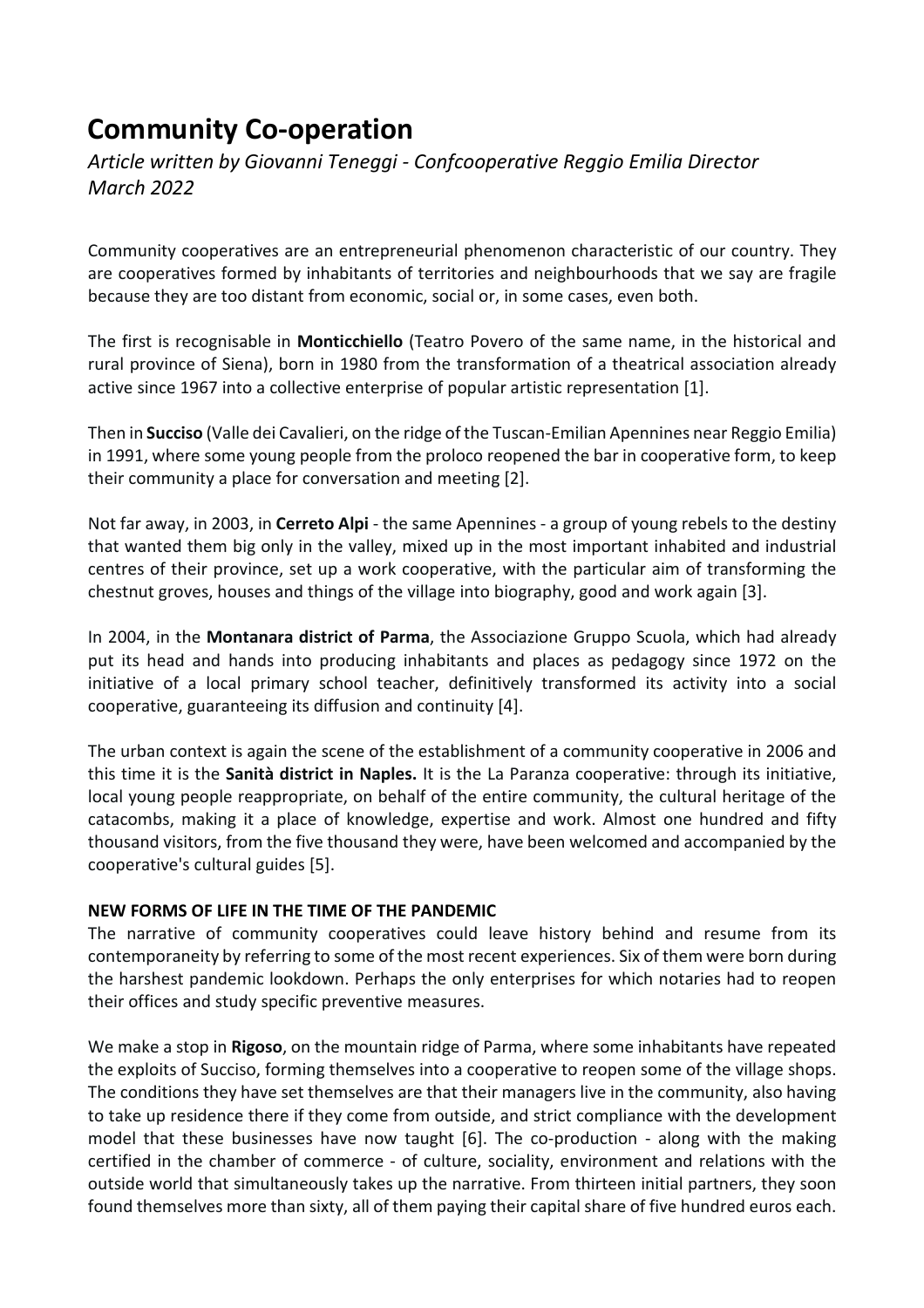In **Lampedusa,** some farms and islanders have responded to the project brought by the Terra! Association and Mpedusa was born. Their account of the initiative is enough to represent its value and the trigger conditions for the aim of making the island's land agricultural and productive again. "In addition to the vegetable garden area, the land on which we will plant ancient Pelagian seeds has been made available by our Aurian, a travelling companion for years here in Lampedusa, and by the family of Pasquale Tonnicchi, a man of great heart, culture and personality who was one of the last island farmers. His memory and his wisdom urge us even more to intensify our efforts to make these windswept lands sprout again' [7].

Also in Sicily, an association retraced the steps of the community cooperators of Montanara in Parma. The theatre of the scene is the **San Berillo district in Catania**. To say it is inland is not enough to represent its distance from the rest of the city and the world. It is, however, close to the young social and community geniuses of Trame di Quartiere who remake its places, alley by alley, one small square after another, with a severe manner, capable of replicating their intuition and method. They propose that a space cannot be called a place unless it is beautiful, useful, usable and without a time for individual biography and common narration. By forming themselves into a cooperative, they publicly declare the irreducibility of their purpose, their inhabitant implication, the urgency of making it also an economy of transformation and exchange in place. The occasion is the restoration of a historic building for cafeteria and social housing [8].

We have to go all the way back across the Italian boot to reach another community enterprise born in the period we are going through. It is VisoaViso and we find it in **Ostana**, below Monviso. From a refuge town that was supposed to die, with its three inhabitants, the last to leave it in 1985, to a world town that attracts young people in search of a place, with different languages and from different continents.

We leave Ostana recalled by the community cooperative Borghi Sparsi, in the northernmost and formerly rural metropolitan area of **Genoa**, which has reopened its shop in Prelo, in the municipality of Serrà Riccò, and makes the need for goods and services an opportunity to reconnect its people and reconcile their daily needs.

Then on to **Costabona**, still in the Reggio Emilia Apennines, where it is the culture of wheat and its supply chain, from the land to bread, that brings men and women with children and grandchildren back to the farmyards to talk about something else and think of themselves as a community once again as a common work.

#### **COMMUNITY COOPERATIVES AS CULTURAL ENTERPRISES**

There are many more than two hundred experiences such as those we have introduced and which we could point to in order to complete the image of a widespread phenomenon, which is now certain of its models of initiation, establishment and development [9]. They are always and profoundly cultural enterprises: because of the conditions they have to rearrange, because of the nature of the heritages they awaken, because of the visions and grammars necessary for their development, because of the learning they allow and, finally, because of the immaterial content indispensable in what they produce and propose to the market. The fundamental trait of what they do is the one in italics, and we have already pointed this out in this first introductory article of the path that Letture Lente begins. Let us retrace it.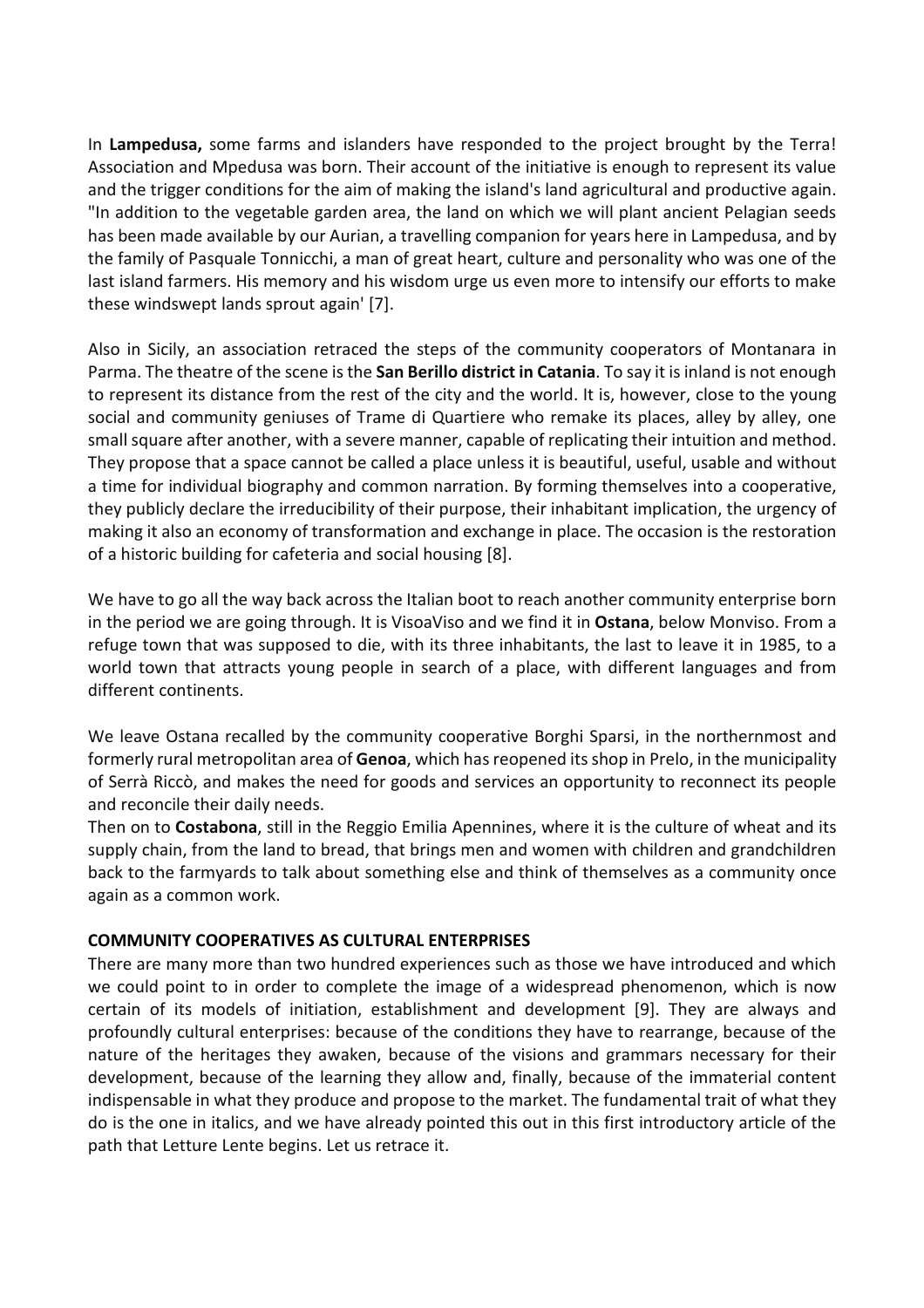Teatro Povero di Monticchiello, a collective enterprise of popular artistic representation. Valle dei Cavalieri, a place of conversation and encounter. Briganti del Cerreto, which still transforms chestnut groves, houses and things into biography, good and work. Gruppo Scuola, producing inhabitants and places as pedagogy. La Paranza, which reappropriates, on behalf of the entire community, the cultural heritage of the catacombs. Corte di Rigoso, which resumes its narrative by simultaneously co-producing culture, sociality, environment and relations with the outside world. Mpedusa, which, in order to make its land fertile again, remixes it with the culture, memory and wisdom of its inhabitants. Trame di Quartiere, which says no place without a time of individual biography and common narration [10].

We leave the rest to the re-reading of experiences as the key to representing possible spaces and times of work everywhere. Community cooperatives contradict the disciplinary rationality with which we have so far treated regeneration and territorial development by splitting their scenes between the biographical, the cultural, the social, the spatial and the economic. They are the common space of these competences, of their hybridisation before that of the inhabitants of their places. They present us once again, finally reconciled by a single narrative, individual aspirations, common spaces and goods, remunerations and citizenships.

#### **THE WORK AND THE SHAPE OF THE CITY**

They bring us back to the work of the city as necessary and fundamental to all that we recognise art and culture as being its 'most extreme and absolute' manifestation. These are the words of Pierpaolo Pasolini, which we listen to again on his centenary, as he climbs an anonymous path to Orte for 'La forma della città' in 1974.

*"This road on which we walk, with this uneven, ancient pavement, is almost nothing, a humble thing, it cannot even be compared to certain stupendous works of art in the Italian tradition. And yet I think that this little road, so humble, should be defended with the same fervour, with the same goodwill, with the same rigour with which one defends the work of art of a great author. (...) The spot where this road leads, the ancient gate of the city of Orte: even this is almost nothing. They are simple walls, ramparts. No one would fight angrily and rigorously to defend them. And I chose instead to defend this. Something that is not sanctioned, not codified, that no one defends. But it is the work of the people, of the entire history of the people of a city, of an infinite number of nameless men, who worked within an era that went on to produce more extreme and absolute products with works of art' [11].* 

We would not be able to read these stories and we would not be able to embark on this journey together among the enterprising communities of inhabitants of our time without welcoming their languages and reaching them at the point of focus from which their perspective emanates. It is off the paper we have studied so far and a different look is needed. Referring to photographic representation, we will propose to abandon the macro lens, habitually used by the heroic initiatives of mere testimony, passionate about restance and permanence, or, equally, by the monodisciplinary ones, passionate about the self. We will have to do the same with the zoom lens, used by detached professionals and consultants devoted to technique. The wide-angle lens is our tool, combined with long exposure times, for it to be blurred, wide and inclusive of the spectrum of our observation. A technique taught by Paul Strand in the words of Cesare Zavattini in their 'Un paese'. It was Luzzara in 1955.

 *"The eye has no age. Strand's really doesn't. Becausé of things he took the two dimensions, the being and the making. Perhaps that is why I imagined him conversing familiarly with space and time,*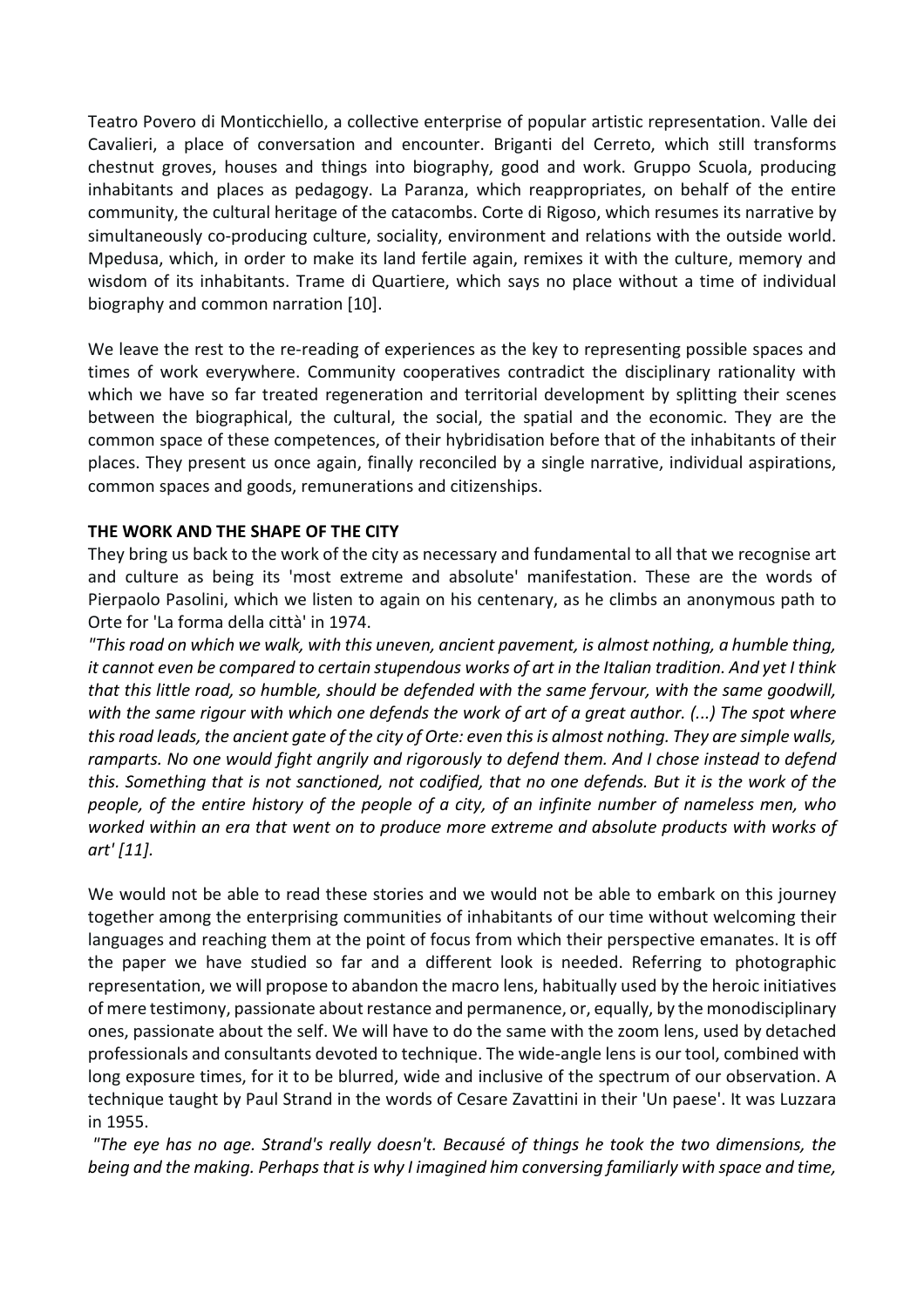*even when he slept, in order to understand sleep itself with his machine, for what could he leave unused?* 

*Strand was only in appearance peaceful. In reality, it contended with space and time to sometimes conceal its original raison d'être.* 

*Forgive me for insisting, but of Strand I always have in front of me this doing of his craft with a continuous 'native' correctness together with the object whose presence he wanted to fix.* 

*It could even be the case that people would assume him to be hasty or over-confident in seeing him prepare the car in front of something and then abandon it there in the street as if remarking more on the ordinary than the exceptional, but when he returned, he collected all the rights of the calculated absence during which he knew well the kind of combination that that precise time and space would make [12].* 

#### **THE COMMUNITY TASKS OF CULTURAL ACTION**

What, then, can we ask of ourselves - and what can we ask of the cultural and educational systems that are present - so that contemporary humanity can resume the work of the places of which this time manifests such a dramatic and profound hunger?

First and foremost, culture must once again become space, time and narrative of the living. It is an opportunity for contemporary and participatory discovery of the new common forms of life with which lost men and women attempt to forgive themselves and find themselves. The innermost areas, whether urban or rural, are revealed in these spaces to be more effective, as if the rarefaction of flows not only leads to more punctual and composed reactivity but also allows for a more lucid reading for their replicability in other contexts. Community cooperation has been and is a laboratory of innovation [13]. Villages and neighbourhoods engaged in community work do not consume inhabitants and do not shelter them, they produce them.

Illuminating in this regard is Gilles Clement's Manifesto of the Third Landscape, which points to the need for third areas (those on roadsides and in shady or steep areas) where life can generate itself, producing what is needed for cultivated lawns and orderly gardens [14].

Who will be able to look at these areas, taking care, pleasure and competence in them, if not the cultural system?

The second step is the cultural implication in the political, social and economic dimensions. We will not have representation of the territories unless we first reconstitute a common and living representation of them. In order for this to be a form of citizenship and political empowerment, however, it is necessary to participate with intentionality. The experiences we will follow will testify to the extent to which cultural action can exercise one of the most immediate functions of political advocacy and social cohesion. The initiation and cultural tools related to knowledge curation, up to artistic expressions, are in this regard priority opportunities over the usual practices of participatory codesign. There is a need to invest in cultural and artistic practices involved in regenerative processes and the care of local cultural heritage as a privileged field for their triggering. We can observe the same necessary reciprocity with regard to the issues of social outfitting and the qualification of local products for their market appeal. Moreover, it is clear that community enterprises with a cultural trigger are more effective in obtaining the four essential conditions for their economic sustainability: the consensus of the local population, access to tangible and intangible assets, public reputation translated into partnership opportunities, and qualified distinctiveness in the market.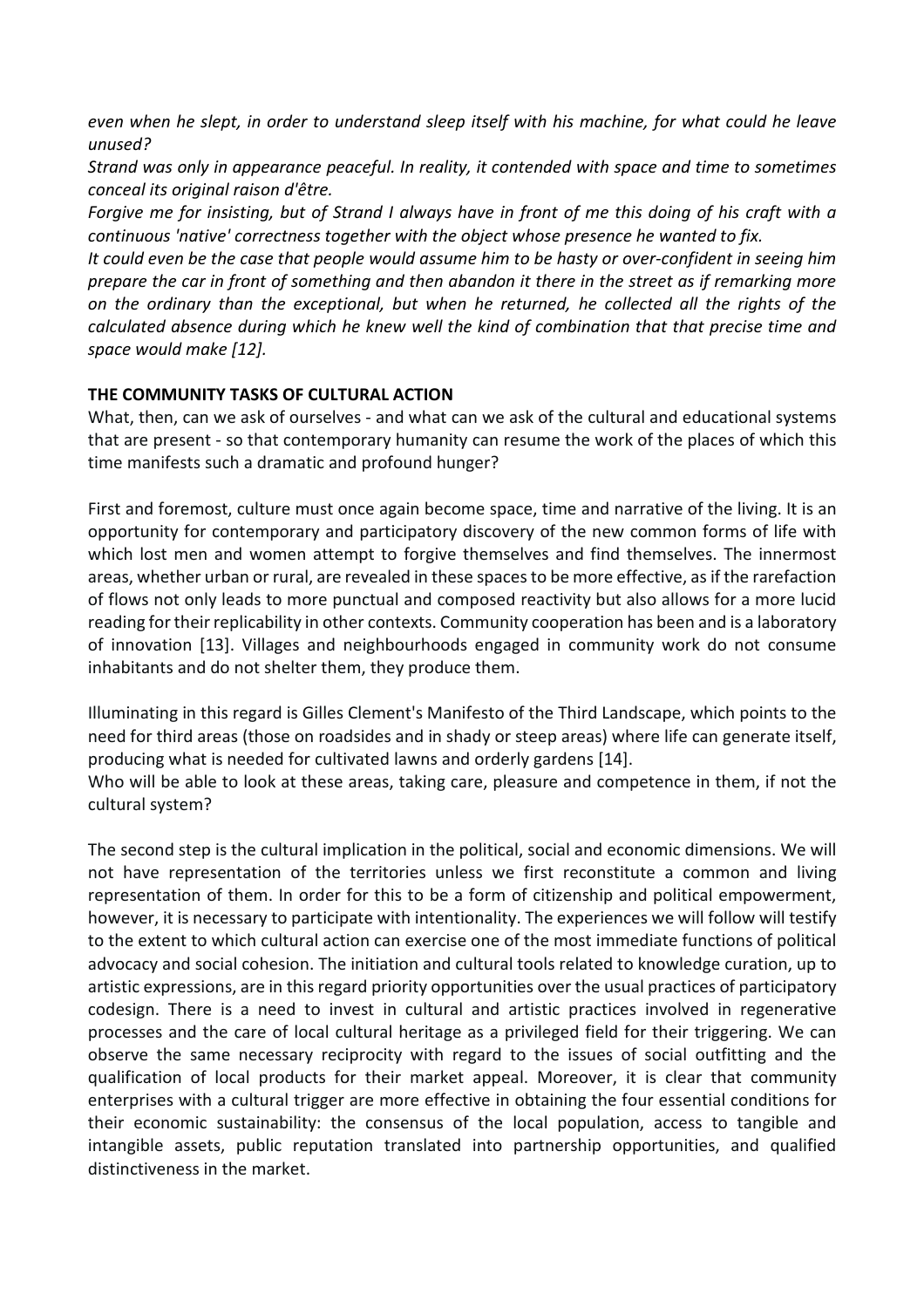In Mamoiada, in the Nuoro Barbagia, a long and qualified cooperative experience of the redevelopment of the Museo della Maschera was among the first and clearest applications of this condition. The museum has been reopened, making it a point of knowledge and observation of the territory by its inhabitants, a trigger for processes of belonging, social setting up and economic entrepreneurship among the inhabitants. The same can be observed in Avigliano Umbro with the cooperative and community rediscovery of the fossil forest of Dunarobba.

In Ussita, on the slopes of the Sibillini Mountains, an otherwise tourist guide to the area was built with the local population and a participatory process, to the point of making it no longer and only a tool for presenting the places but a constructive event of the same. The final publication nor is a sort of manifestation [15].

The third step concerns the pedagogy of communities and demands that the school of inland territories be a cultural institution. A territory cannot be called a community if it does not know how to indicate its school, and there will be no recognisable school if it is not steeped in and imbued with its biographical, social, environmental and economic landscapes. We need a common space in which people's dreams, desires and fears become a common demand for a sense of their own urbanity. This space must be the school, a time of capacitation and unfolding of this conversation [16].

*"Of a city," say Italo Calvino in Invisible Cities, "you don't enjoy the seven or seventy-seven wonders, but the answer it gives to your question."* 

Of all the cities dreamt up by Calvino in his tale, we are particularly fond here of Octavia, the spider's web city.

*"If you want to believe me well. Now I will tell what Octavia-city looks like. There is a precipice in the middle of two steep mountains: the city is on the void, tied to the two ridges with ropes and chains and catwalks. (...) This is the base of the city: a net that serves as passage and support. Everything else, instead of rising above, hangs below (...). Suspended over the abyss, the life of the inhabitants of Octavia is less uncertain than in other cities. They know that more than that the net does not hold [17].* 

## **NOTES AND BIBLIOGRAPHICAL REFERENCES**

[1] https://teatropovero.it/

[2] https://www.labsus.org/2017/02/succiso-storia-di-un-paese-che-voleva-vivere-e-di-un-barche-e-diventato-un-bene-comune/

http://www.vita.it/it/article/2016/05/23/succiso-il-paese-cooperativa-dove-ogni-giorno-sicambia-lavoro/139495/

[3] https://www.ibrigantidicerreto.com/

[4] https://www.grupposcuola.it/

[5] Nocchetti C., Vico Esclamativo. Voci dal Rione Sanità, San Gennaro FSG, 2018.

[6] Teneggi G., Cooperative di Comunità. Fare economia nelle aree interne, in De Rossi A. (ed.), Riabitare L'Italia, Donzelli, 2018/2020.

[7] https://www.associazioneterra.it/2020/03/10/nasce-agricola-mpidusa-cooperativa-dicomunita-lampedusa/

[8] https://www.tramediquartiere.org/

[9] IrecoopER (ed.), Feasibility Study for the Development of Community Cooperatives, 2016. https://www.mise.gov.it/images/stories/documenti/allegati/coop/SF\_SVILUPPO\_DELLE\_COOPERA TIVE\_DI\_COMUNITA.pdf